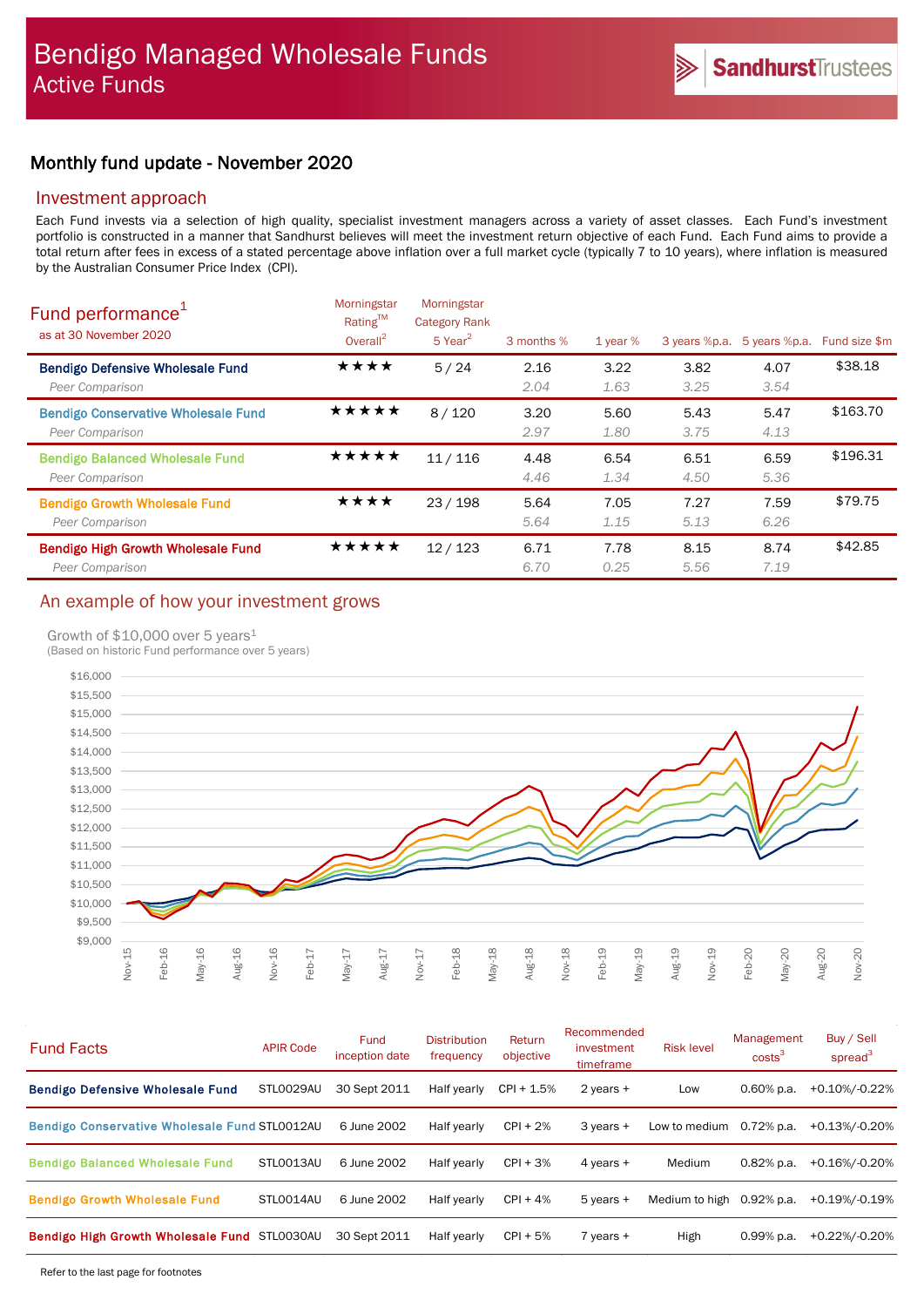# Asset allocation and the Unit prices of the Unit prices of Unit prices and Unit prices

### Bendigo Defensive Wholesale Fund



#### Bendigo Conservative Wholesale Fund

|  | ■ Aust Sh             | 17.1% |
|--|-----------------------|-------|
|  | $\blacksquare$ Int Sh | 11.8% |
|  | Int Sh (Hedged)       | 9.0%  |
|  | Property & Infra      | 0.9%  |
|  | $\blacksquare$ Cash   | 17.0% |
|  | $\blacksquare$ Int Fl | 10.4% |
|  | ■ Aust Fl             | 30.1% |
|  | <b>Alternative</b>    | 3.7%  |
|  |                       |       |

#### Bendigo Balanced Wholesale Fund

| 26.4% |
|-------|
| 18.3% |
| 13.3% |
| 0.8%  |
| 11.9% |
| 5.8%  |
| 20.0% |
| 3.5%  |
|       |

#### Bendigo Growth Wholesale Fund

| $\blacksquare$ Aust Sh | 35.8% |
|------------------------|-------|
| $\blacksquare$ Int Sh  | 21.5% |
| Int Sh (Hedged)        | 16.5% |
| Property & Infra       | 5.8%  |
| $\blacksquare$ Cash    | 10.8% |
| $\blacksquare$ Int FI  | 0.7%  |
| $\blacksquare$ Aust FI | 5.0%  |
| <b>Alternative</b>     | 3.9%  |
|                        |       |

#### Bendigo High Growth Wholesale Fund

| <b>Aust Sh</b>        | 37.3% |
|-----------------------|-------|
| $\blacksquare$ Int Sh | 23.0% |
| Int Sh (Hedged)       | 22.4% |
| Property & Infra      | 5.7%  |
| $\blacksquare$ Cash   | 8.4%  |
| $\blacksquare$ Int FI | 0.0%  |
| ■ Aust Fl             | 0.0%  |
| Alternative           | 3.2%  |
|                       |       |

| Unit prices<br>as at 30 November 2020      | Application<br>price | Withdrawal<br>price |
|--------------------------------------------|----------------------|---------------------|
| <b>Bendigo Defensive Wholesale Fund</b>    | \$1.12645            | \$1.12285           |
| <b>Bendigo Conservative Wholesale Fund</b> | \$1.12497            | \$1.12126           |
| <b>Bendigo Balanced Wholesale Fund</b>     | \$1.07421            | \$1.07024           |
| <b>Bendigo Growth Wholesale Fund</b>       | \$1.02555            | \$1.02166           |
| <b>Bendigo High Growth Wholesale Fund</b>  | \$1.43052            | \$1.42452           |

## Make the most of your investment

### You need \$50,000 to start an investment in one of our Bendigo Managed Wholesale Funds

 $\blacktriangleright$  The power of compounding

Compounding can be a powerful tool in wealth creation. Reinvesting distributions can be one of the easiest and cheapest ways to increase your holdings over time. You're compounding your investment's growth by continually adding more units which, in turn, will generate distributions of their own.

#### Why not reinvest your half yearly distributions?

 $\blacktriangleright$  The benefits of making it regular

Making regular contributions to your investment can both grow your investment and smooth the effects of market highs and lows.

### Why not add a Regular Savings Plan to your investment? You can establish one from as little as \$50 per month.

You can also use BPAY® to add to your investment at any time with as little as \$100. See your statement for your BPAY reference number.

® Registered to BPAY Pty Ltd ABN 69 079 137 518

### Do you have any questions?

For further information contact us on 1800 634 969 or visit www.sandhursttrustees.com.au